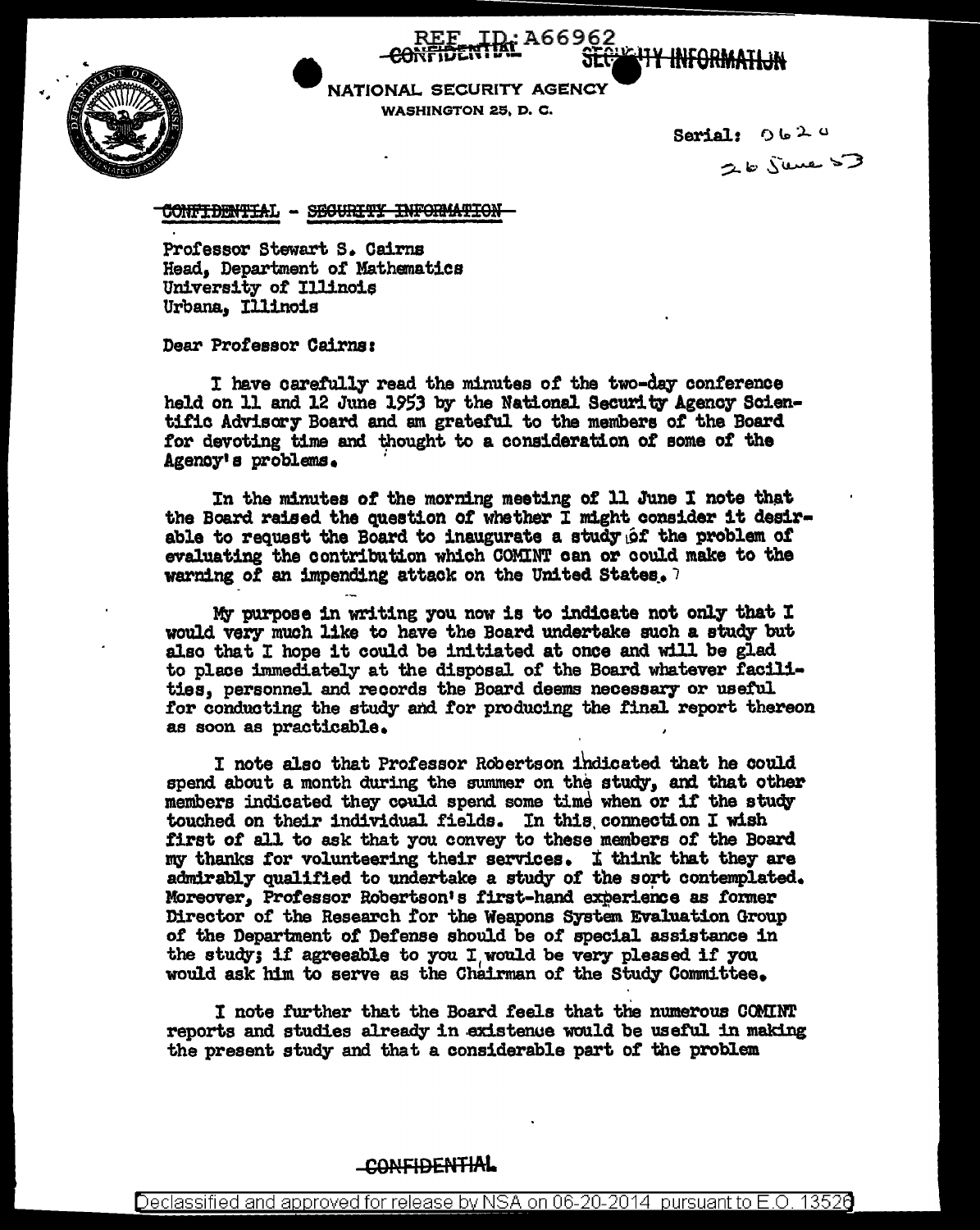REF ID:A66962

## CONFIDENTIAL

<del>-GONFIDENTIAL</del>

Serial:  $1620$ <br> $26$  Spine 53

 $\bullet$ 

involved would be to coordinate and summarize those reports and studies. I have accordingly authorized Mr. Friedman to assemble for the Special Study Committee all the Agency's reports and studies which we think might be useful to the Committee. In order to conserve the Committee's time this material can be briefed and summaries prepared for the Committee's examination by mid-July.

Since the intelligence agencies, as the most important consumers of the COMINT product, would naturally be vitally interested in any study of the type now contemplated and could render valuable technical assistance therein, I would be glad to request, on behalf of the Committee, the temporary assignment to the Committee of technical assistants from each of the consumer agencies and departments, or £rom other agencies *ot* the Department or Defense that might be able to render assistance and advice.

While I naturally do not want to volunteer any guidance to the Board as to how the study can best be conducted, I do think it might be useful if Professor Robertson, assuming"he accepts the chairmanship of the Committee, could come to Washington soon, tor the purpose or organizing the study project and determining its broad outlines. I would like you to telephone him without delay to ask him to do  $sq_i$ if you have no objection, and to let me know his decision. Travel orders can be issued and, 0£ course, the members or the Committee would receive the usual fee £or consultant's services while engaged in this project.

Free A30-2 (3) NSMSARS Jp, Study Ap.

Sincerely,

## RALPH J. CANINE Lieutenant General, US Army Director

Copies furnished: Members of NSASAB ...

66: AG C/S S/ASST  $R/D - Dr.$  Leibler letter thanks

M/R: This/the Chairman and members of NSASAB Vho participated in the 11-12 June Conference. The Director indicates that he would like the Board to undertake a study of the problem of evaluating the contribution which COMINT can

or could make to warn the US of an impending attack (the Board suggested this study be made), and that Prof. Robertson be invited to serve as Chairman of the Study Committee. The Director requests that Prof. Robertson come to Wash. as soon as possible, if he accepts the chairmanship, to organize and determine the broad bullines of the study.

 $W.F.Friedman/S/Asst/60493/25 June 53/eby$